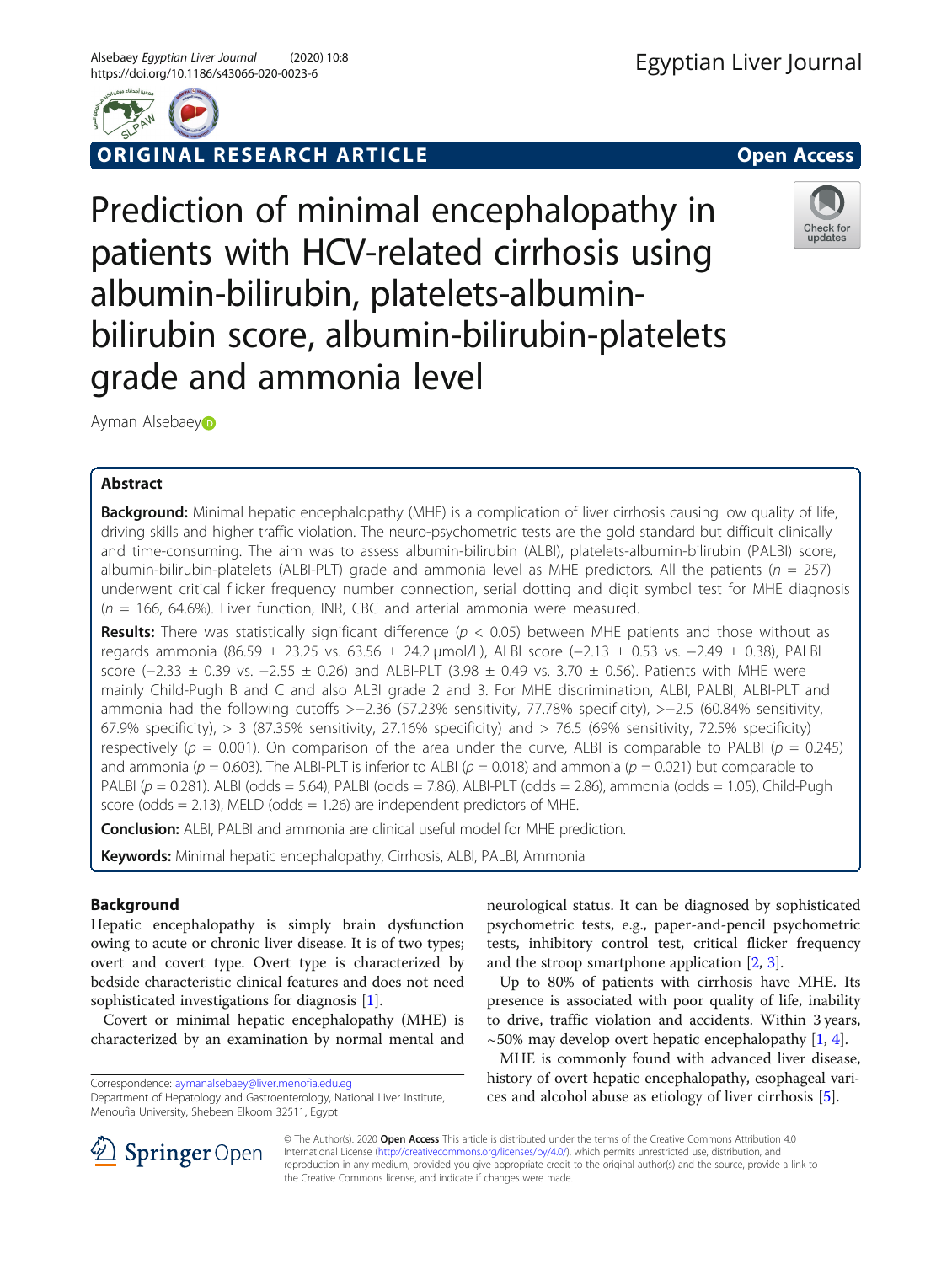Since the MHE investigations are expensive, cumbersome and time-consuming, it is important to select the patients that need to undergo them with high yield.

This study aimed to assess albumin-bilirubin (ALBI), platelets-albumin-bilirubin (PALBI) score, albuminbilirubin-platelets (ALBI-PLT) grade and ammonia level as noninvasive predictors of MHE.

## Methods

This study was conducted in National Liver Institute Hospitals, Menoufia University, Egypt. After institutional review board approval, an informed consent was obtained before inclusion in the study.

Our study included 257 patients diagnosed to have HCV-related liver cirrhosis. Full history taking and clinical examination were done. Patients with the following criteria were excluded: non-HCV-related liver cirrhosis as HBV, autoimmune, being illiterate or having visual troubles, recent alcohol use, history or presence of overt hepatic encephalopathy, active infections, within 6 weeks gastrointestinal bleeding, renal impairment, electrolyte disturbances, recent use of psychotropic drugs or drugs improving encephalopathy as lactulose and rifaximin, transjugular intrahepatic portosystemic shunt, hepatocellular carcinoma, recent surgery, congestive heart failure, advanced pulmonary disease and psychiatric diseases.

All patients underwent abdominal ultrasonography, liver function tests, CBC, INR, renal function tests and arterial ammonia measurement.

MHE was diagnosed using the critical flicker frequency [[6\]](#page-4-0), number connection test and serial dotting test [\[5\]](#page-4-0).

## Calculations

ALBI  $[7] = (\log_{10} \text{bilirubin } \mu \text{mol/L} \times 0.66) + (\text{albumin } g/\mu \text{mol} \times 0.66)$  $[7] = (\log_{10} \text{bilirubin } \mu \text{mol/L} \times 0.66) + (\text{albumin } g/\mu \text{mol} \times 0.66)$  $[7] = (\log_{10} \text{bilirubin } \mu \text{mol/L} \times 0.66) + (\text{albumin } g/\mu \text{mol} \times 0.66)$  $L \times -0.085$ ).

ALBI grades: ALBI I ≤ -2.60, ALBI II > -2.60 to ≤ − 1.39 and ALBI III > −1.39.

PALBI  $[8] = (2.02 \times \log_{10} \text{bilirubin}) + (-0.37 \times [\log_{10} \text{b}])$  $[8] = (2.02 \times \log_{10} \text{bilirubin}) + (-0.37 \times [\log_{10} \text{b}])$ bilirubin]<sup>2</sup>) + (-0.04 × albumin) + (-3.48 × log<sub>10</sub> platelets) +  $(1.01 \times [\log_{10} \text{ platelets}]^2)$ .

ALBI-PLT [\[9](#page-4-0)] = sum of the ALBI grade (I–III) to the platelet count grade (I–II). Grade I platelet count = platelets >  $150,000/mm^3$  and Grade II platelet count = platelets  $\leq 150,000/\text{mm}^3$ . The ALBI PLT range is 2–5.

ALBI score can be calculated online through the following link: [https://www.mdcalc.com/albi-albumin](https://www.mdcalc.com/albi-albumin-bilirubin-grade-hepatocellular-carcinoma-hcc)[bilirubin-grade-hepatocellular-carcinoma-hcc](https://www.mdcalc.com/albi-albumin-bilirubin-grade-hepatocellular-carcinoma-hcc)

## Statistical analysis

Data were statistically analyzed using IBM® SPSS® Statistics® version 21 for Windows (IBM Corporation, North Castle Drive, Armonk, New York, USA) and MedCalc® version 18.2.1 (Seoul, Republic of Korea). Data were expressed as mean ± standard deviation and row

percentage for nominal data. All  $p$  values are 2 tailed, with values < 0.05 considered statistically significant.

Comparisons between two groups were performed using the Student's  $t$  test for parametric data, and Mann-Whitney test for non-parametric data. CHIsquared test  $(x^2)$  and Fisher exact test for categorical data analysis. The receiver operating characteristic (ROC) curve analysis was used for the detection of the cutoff value of the MHE presence. For each cutoff, sensitivity, specificity, positive predictive value and negative predictive value were calculated. The area under the curve (AUC) of different variables was compared using the DeLong tests to assess variable discrimination. Univariate and multivariate binary logistic regression were done for detecting the predictors of MHE.

## Results

Our study included 257 patients that were diagnosed to have HCV-related liver cirrhosis. MHE was diagnosed in 64.6% of the patients and the rest (35.4%) were free of MHE.

Patients with MHE compared with those without it (Table [1,](#page-2-0)  $p < 0.05$ ) were older (54.61  $\pm$  8.3 vs. 50.42  $\pm$ 7.92 years) and were having higher values of serum total bilirubin (1.14 ± 0.73 vs. 0.88 ± 0.25 mg/dL), INR (1.34 ± 0.28 vs. 1.18  $\pm$  0.14), Child-Pugh (CTP) score (6.15  $\pm$ 1.62 vs.  $5.25 \pm 0.7$ ) and MELD score (10.78  $\pm$  4.01 vs.  $8.46 \pm 3.06$ ). In addition, they had lower values of serum albumin (3.46  $\pm$  0.52 vs. 3.83  $\pm$  0.42 g/dL) and WBCs  $(5.30 \pm 1.3 \text{ vs. } 5.70 \pm 1.36 \times 10^3/\mu L)$ . Patients with MHE were mainly CTP class B and C and also ALBI grade 2 and 3.

There was statistically significant difference (Table [1](#page-2-0) and Figs. [1](#page-2-0) and [2](#page-2-0),  $p < 0.05$ ) between MHE patients and those MHE-free patients as regards ammonia (86.59  $\pm$ 23.25 vs. 63.56 ± 24.2), ALBI score (−2.13 ± 0.53 vs. −2.49 ± 0.38), PALBI score (−2.33 ± 0.39 vs. −2.55 ± 0.26) and ALBI-PLT (3.98  $\pm$  0.49 vs. 3.70  $\pm$  0.56). Both groups were the same for sex, serum AST, ALT, hemoglobin and platelets ( $p > 0.05$ ).

By univariate logistic regression analysis, the following variables were associated with the existence of MHE as shown in Table [2](#page-2-0) ( $p < 0.05$ ); age (odds = 1.07, 95% C.I = 1.03–1.1), total bilirubin (odds = 3.69, 95% C.I = 1.65– 8.26), ammonia (odds = 1.05, 95% C.I = 1.03–1.07), CTP score (odds = 2.13, 95% C.I = 1.48–3.07), MELD (odds = 1.26, 95% C.I = 1.09–1.44), ALBI (odds = 5.64, 95% C.I = 2.82–11.29), PALBI (odds = 7.86, 95% C.I = 3.08– 20.09), ALBI-PLT (odds = 2.86, 95% C.I = 1.65–4.97) but serum albumin was inversely related (odds = 2.86, 95% C.I = 0.10–0.37). On multivariate analysis, only age and ammonia was independently associated with MHE.

As shown in Table [3](#page-3-0) and Fig. [3](#page-3-0), ALBI cutoff >−2.36 had 57.23% sensitivity, 77.78% specificity, 84.1% PPV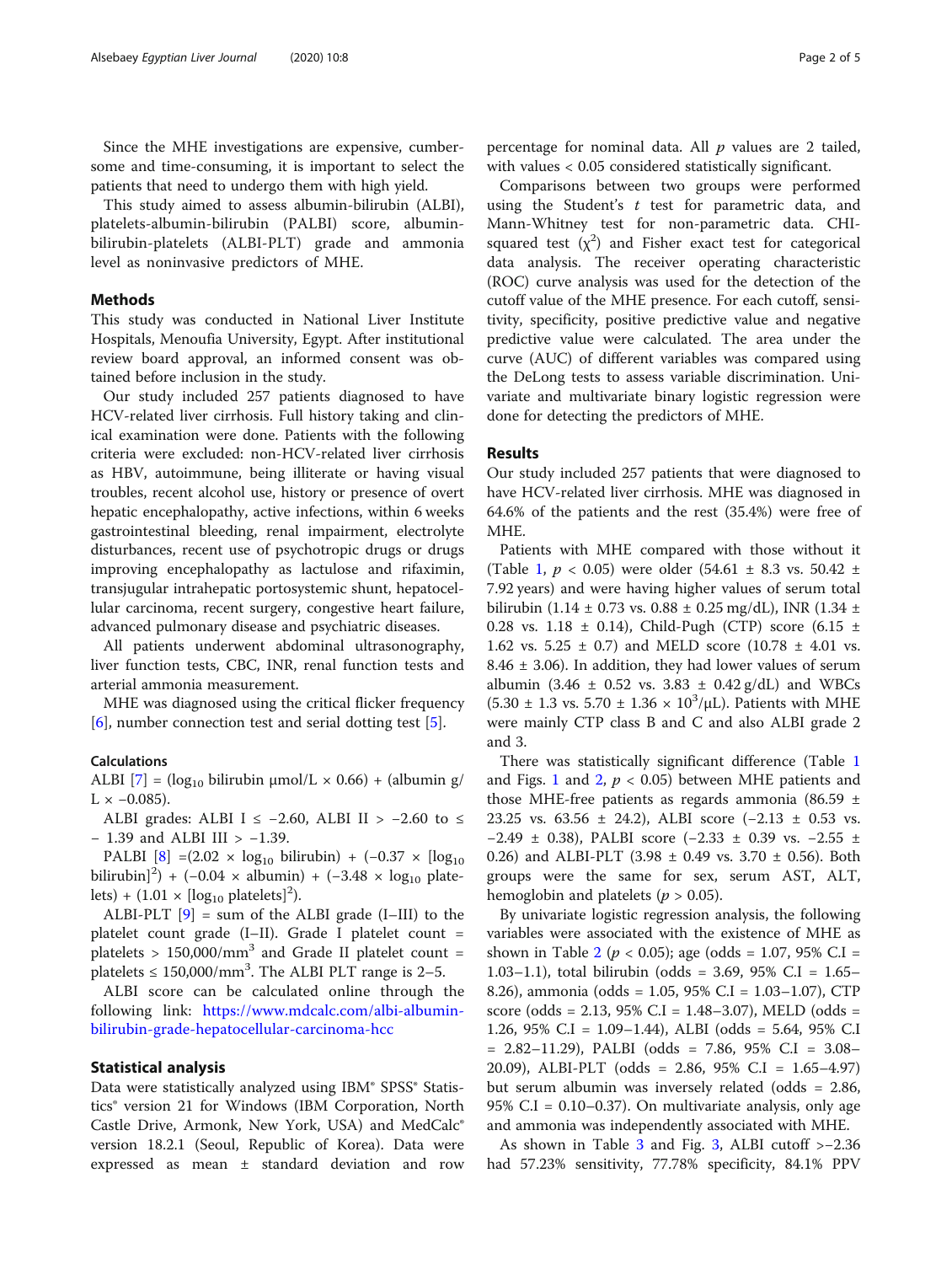|                           |                   | None               | <b>MHE</b>         | р      |  |
|---------------------------|-------------------|--------------------|--------------------|--------|--|
|                           |                   | $N = 91(35.4\%)$   | $N = 166(64.6\%)$  |        |  |
| Age (years)               |                   | $50.42 \pm 7.92$   | $54.61 \pm 8.30$   | 0.001  |  |
| Sex                       | Female            | 46 (50.5%)         | 90 (54.2%)         | 0.603  |  |
|                           | Male              | 45 (49.5%)         | 76 (45.8%)         |        |  |
| Total bilirubin (mg/dL)   |                   | $0.88 \pm 0.25$    | $1.14 \pm 0.73$    | 0.017# |  |
| Direct bilirubin (mg/dL)  |                   | $0.35 \pm 0.14$    | $0.53 \pm 0.48$    | 0.002# |  |
| Albumin (g/dL)            |                   | $3.83 \pm 0.42$    | $3.46 \pm 0.52$    | 0.001# |  |
| AST (U/L)                 |                   | $42.54 \pm 22.03$  | $45.26 \pm 20.74$  | 0.061# |  |
| $ALT$ (U/L)               |                   | $34.80 \pm 20.12$  | $36.81 \pm 15.68$  | 0.391  |  |
| Hemoglobin (g/dL)         |                   | $11.97 \pm 1.48$   | $11.66 \pm 1.51$   | 0.160# |  |
| WBCs $(x10^3/\mu L)$      |                   | $5.70 \pm 1.36$    | $5.30 \pm 1.30$    | 0.028  |  |
| Platelets $(x10^3/\mu L)$ |                   | $122.37 \pm 40.49$ | $123.04 \pm 71.83$ | 0.515# |  |
| <b>INR</b>                |                   | $1.18 \pm 0.14$    | $1.34 \pm 0.28$    | 0.001# |  |
| Ammonia µmol/L            |                   | $63.56 \pm 24.20$  | $86.59 \pm 23.25$  | 0.001  |  |
| CTP score                 |                   | $5.25 \pm 0.70$    | $6.15 \pm 1.62$    | 0.001# |  |
| CTP class                 | Α                 | 86 (43.2%)         | 113 (56.8%)        | 0.001  |  |
|                           | B                 | 5(10%)             | 45 (90%)           |        |  |
|                           | $\subset$         | $0(0\%)$           | 8 (100%)           |        |  |
| <b>MELD</b>               |                   | $8.46 \pm 3.06$    | $10.78 \pm 4.01$   | 0.001# |  |
| ALBI score                |                   | $-2.49 \pm 0.38$   | $-2.13 \pm 0.53$   | 0.001# |  |
| ALBI class                | ALBI <sub>1</sub> | 18 (66.7%)         | $9(33.3\%)$        | 0.001  |  |
|                           | ALBI <sub>2</sub> | 72 (34.1%)         | 139 (65.9%)        |        |  |
|                           | ALBI <sub>3</sub> | $1(5.3\%)$         | 18 (94.7%)         |        |  |
| PALBI score               |                   | $-2.55 \pm 0.26$   | $-2.33 \pm 0.39$   | 0.001  |  |
| ALBI-PLT score            |                   | $3.70 \pm 0.56$    | $3.98 \pm 0.49$    | 0.001# |  |

<span id="page-2-0"></span>Table 1 Comparison of the baseline data of patient with and without MHE

#Mann-Whitney test, CTP Child-Pugh





and 47% NPV ( $p = 0.001$ ). PALBI cutoff >-2.5 had 60.84% sensitivity, 67.9% specificity, 79.5% PPV and 45.8% NPV  $(p = 0.001)$ . ALBI-PLT cutoff > 3 had 87.35% sensitivity, 27.16% specificity, 71.1% PPV and 51.2% NPV ( $p = 0.001$ ). Ammonia cutoff > 76.5 had 71.69% sensitivity, 72.5% specificity, 91.5% PPV and 38.2% NPV ( $p = 0.001$ ), CTP cutoff > 5 had 45.8% sensitivity, 85.2% specificity, 86.4%PPV and 43.4% NPV ( $p =$ 0.001) and MELD cutoff > 8.2 had 65.9% sensitivity, 73.2% specificity, 85.8% PPV and 39.7% NPV ( $p = 0.001$ ).

On comparison of the AUC of the studied variables to detect the best one, ALBI is comparable to PALBI ( $p =$ 0.245) and ammonia ( $p = 0.603$ ). PALBI is comparable to ammonia ( $p = 0.267$ ). ALBI-PLT is inferior to ALBI  $(p = 0.018)$  and ammonia  $(p = 0.021)$  but comparable to PALBI ( $p = 0.281$ ).

# **Discussion**

MHE is a major health problem that is not under the spotlight because the patients look normal. It is catastrophic in many points. It prevents complex activities such as driving and planning a trip and impairs social

| Table 2 Univariate and multivariate analysis of MHE predictors |  |
|----------------------------------------------------------------|--|
|----------------------------------------------------------------|--|

|             | Univariate |      |               | Multivariate |       |                  |  |
|-------------|------------|------|---------------|--------------|-------|------------------|--|
|             | р          | Odds | 95% C.L       | р            | Odds  | 95% C.I.         |  |
| Age         | 0.001      | 1.07 | $1.03 - 1.10$ | 0.005        | 1.18  | $1.04 - 1.32$    |  |
| Sex         | 0.573      | 1.16 | $0.69 - 1.93$ |              |       |                  |  |
| Ammonia     | 0.001      | 1.05 | $1.03 - 1.07$ | 0.004        | 1.08  | $1.03 - 1.12$    |  |
| CTP score   | 0.001      | 2.13 | $1.48 - 3.07$ | 0.322        | 1.7   | $0.59 - 4.88$    |  |
| <b>MFID</b> | 0.002      | 1.26 | $1.09 - 1.44$ | 0.200        | 1.26  | $0.88 - 1.79$    |  |
| AI BI       | 0.001      | 5.64 | 2.82-11.29    | 0.438        | 10.85 | $0.02 - 4500.75$ |  |
| PAI BI      | 0.001      | 7.86 | 3.08-20.09    | 0.889        | 0.582 | $0.02 - 1480.90$ |  |
| AI BI-PI T  | 0.001      | 2.86 | 1.65-4.97     | 0.555        | 0.45  | $0.03 - 6.48$    |  |

CTP Child-Pugh, C.I Confidence interval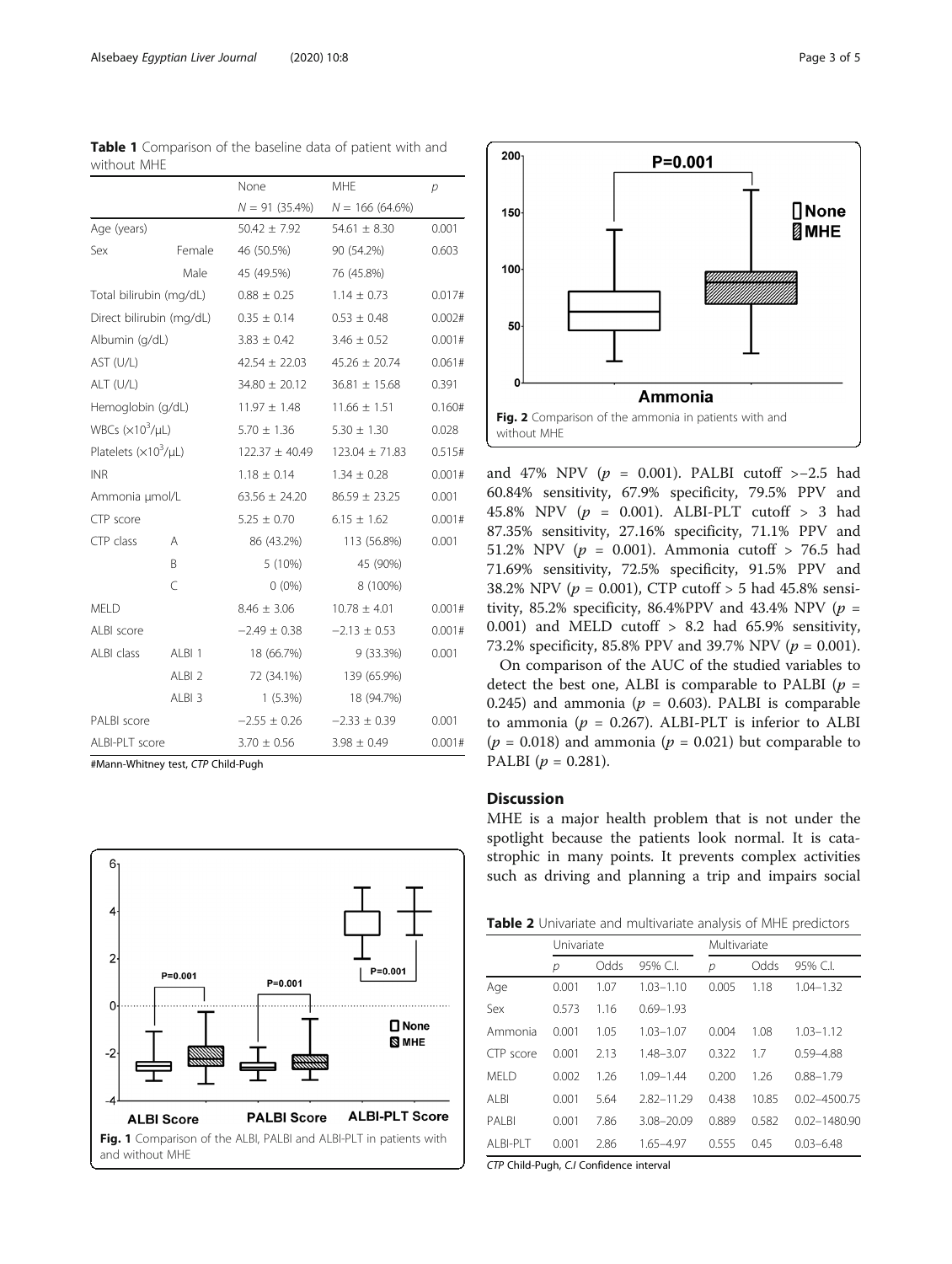|             | <b>AUC</b> | р     | 95% CI          | Cutoff   | Sn     | Sp     | PPV   | <b>NPV</b> |
|-------------|------------|-------|-----------------|----------|--------|--------|-------|------------|
| <b>CTP</b>  | 0.667      | 0.001 | $0.604 - 0.725$ | > 5      | 45.8%  | 85.2%  | 86.4% | 43.4%      |
| <b>MELD</b> | 0.72       | 0.001 | $0.645 - 0.787$ | > 8.2    | 65.9%  | 73.2%  | 85.8% | 39.7%      |
| ALBI        | 0.739      | 0.001 | $0.649 - 0.766$ | $>-2.36$ | 57.23% | 77.78% | 84.1% | 47%        |
| PALBI       | 0.705      | 0.001 | $0.597 - 0.719$ | $>-2.5$  | 60.84% | 67.9%  | 79.5% | 45.8%      |
| ALBI-PLT    | 0.650      | 0.001 | $0.545 - 0.67$  | > 3      | 87.35% | 27.16% | 71.1% | 51.2%      |
| Ammonia     | 0.768      | 0.001 | $0.705 - 0.824$ | > 76.5   | 71.69% | 72.5%  | 91.5% | 38.2%      |

<span id="page-3-0"></span>Table 3 Receiver operating characteristic (ROC) curve analysis of ALBI, PALBI, ALBI-PLT and ammonia in patients with and without MHE

AUC Area under the curve, C.I Confidence interval, Sn Sensitivity, Sp Specificity, PPV Positive predictive value, NPV Negative predictive value

interaction with poor health-related quality of life. Most patients have sleep troubles, short memory affection, work-related fatigue, poor driving, navigation skills. In addition, 40% of patients may develop falls, fractures with increased need for hospitalization and morbidity. MHE is an employment and socioeconomic burden since 60% of blue-collar workers are unfit to work compared with only 20% of white-collar workers [\[4](#page-4-0)].

MHE diagnosis needs sophisticated tests that may be copyrighted, need educated patients, training of the patients before doing the tests and may be costly [\[10](#page-4-0)]. There is an urgent need for a non-sophisticated diagnosis of MHE especially if using routine investigations.

Some biomarkers were useful in the identification of MHE as 3-nitro-tyrosine [\[11](#page-4-0), [12](#page-4-0)], IL-6 and IL-18 [\[13](#page-4-0)], capillary blood ammonia bedside test following glutamine load  $[14]$  $[14]$  and venous ammonia  $[6]$  $[6]$ .

MHE correlates with liver dysfunction so assessing the degree of the liver dysfunction may be an indirect method of MHE diagnosis or suspicion. CTP score is based on 5 variables but 2 of them are subjective.

ALBI, [[7\]](#page-4-0) PALBI [[8\]](#page-4-0) and ALBI-PLT [\[9\]](#page-4-0) are models for assessment of the liver condition without subjective bias. They are based on routine simple investigations. They were studied mainly in patients with hepatocellular carcinoma and correlated with survival.